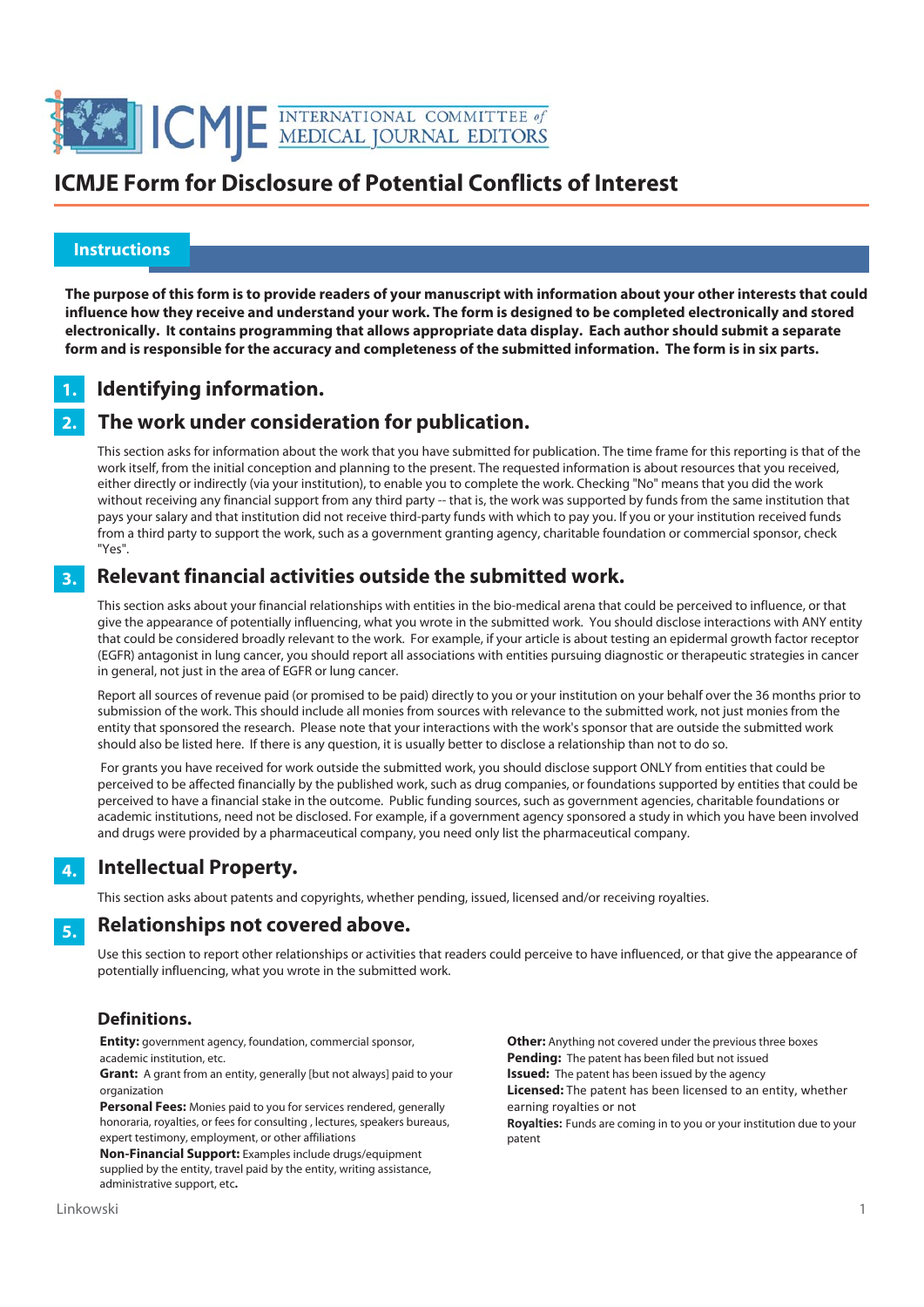

| <b>Section 1.</b>                                                                                                                                                                                                                                                                                                                                                                                                                                         | <b>Identifying Information</b>                    |                                                           |                                                                                                                                |  |  |  |
|-----------------------------------------------------------------------------------------------------------------------------------------------------------------------------------------------------------------------------------------------------------------------------------------------------------------------------------------------------------------------------------------------------------------------------------------------------------|---------------------------------------------------|-----------------------------------------------------------|--------------------------------------------------------------------------------------------------------------------------------|--|--|--|
| 1. Given Name (First Name)<br>Lauren                                                                                                                                                                                                                                                                                                                                                                                                                      |                                                   | 2. Surname (Last Name)<br>I inkowski                      | 3. Date<br>15-October-2020                                                                                                     |  |  |  |
| 4. Are you the corresponding author?                                                                                                                                                                                                                                                                                                                                                                                                                      |                                                   | Yes<br>$\sqrt{N}$                                         | Corresponding Author's Name<br>G. Daniel Grass                                                                                 |  |  |  |
| 5. Manuscript Title<br>A Narrative Review of Radiation-Related Malignancy in the Pelvis                                                                                                                                                                                                                                                                                                                                                                   |                                                   |                                                           |                                                                                                                                |  |  |  |
|                                                                                                                                                                                                                                                                                                                                                                                                                                                           | 6. Manuscript Identifying Number (if you know it) |                                                           |                                                                                                                                |  |  |  |
|                                                                                                                                                                                                                                                                                                                                                                                                                                                           |                                                   |                                                           |                                                                                                                                |  |  |  |
| <b>Section 2.</b>                                                                                                                                                                                                                                                                                                                                                                                                                                         |                                                   | The Work Under Consideration for Publication              |                                                                                                                                |  |  |  |
| Did you or your institution at any time receive payment or services from a third party (government, commercial, private foundation, etc.) for<br>any aspect of the submitted work (including but not limited to grants, data monitoring board, study design, manuscript preparation,<br>statistical analysis, etc.)?<br>Are there any relevant conflicts of interest?<br>No<br>Yes                                                                        |                                                   |                                                           |                                                                                                                                |  |  |  |
| <b>Section 3.</b>                                                                                                                                                                                                                                                                                                                                                                                                                                         |                                                   | Relevant financial activities outside the submitted work. |                                                                                                                                |  |  |  |
| Place a check in the appropriate boxes in the table to indicate whether you have financial relationships (regardless of amount<br>of compensation) with entities as described in the instructions. Use one line for each entity; add as many lines as you need by<br>clicking the "Add +" box. You should report relationships that were present during the 36 months prior to publication.<br>Are there any relevant conflicts of interest?<br>No<br>Yes |                                                   |                                                           |                                                                                                                                |  |  |  |
| <b>Section 4.</b>                                                                                                                                                                                                                                                                                                                                                                                                                                         |                                                   | <b>Intellectual Property -- Patents &amp; Copyrights</b>  |                                                                                                                                |  |  |  |
|                                                                                                                                                                                                                                                                                                                                                                                                                                                           |                                                   |                                                           | Do you have any patents, whether planned, pending or issued, broadly relevant to the work?<br>$\checkmark$<br><b>No</b><br>Yes |  |  |  |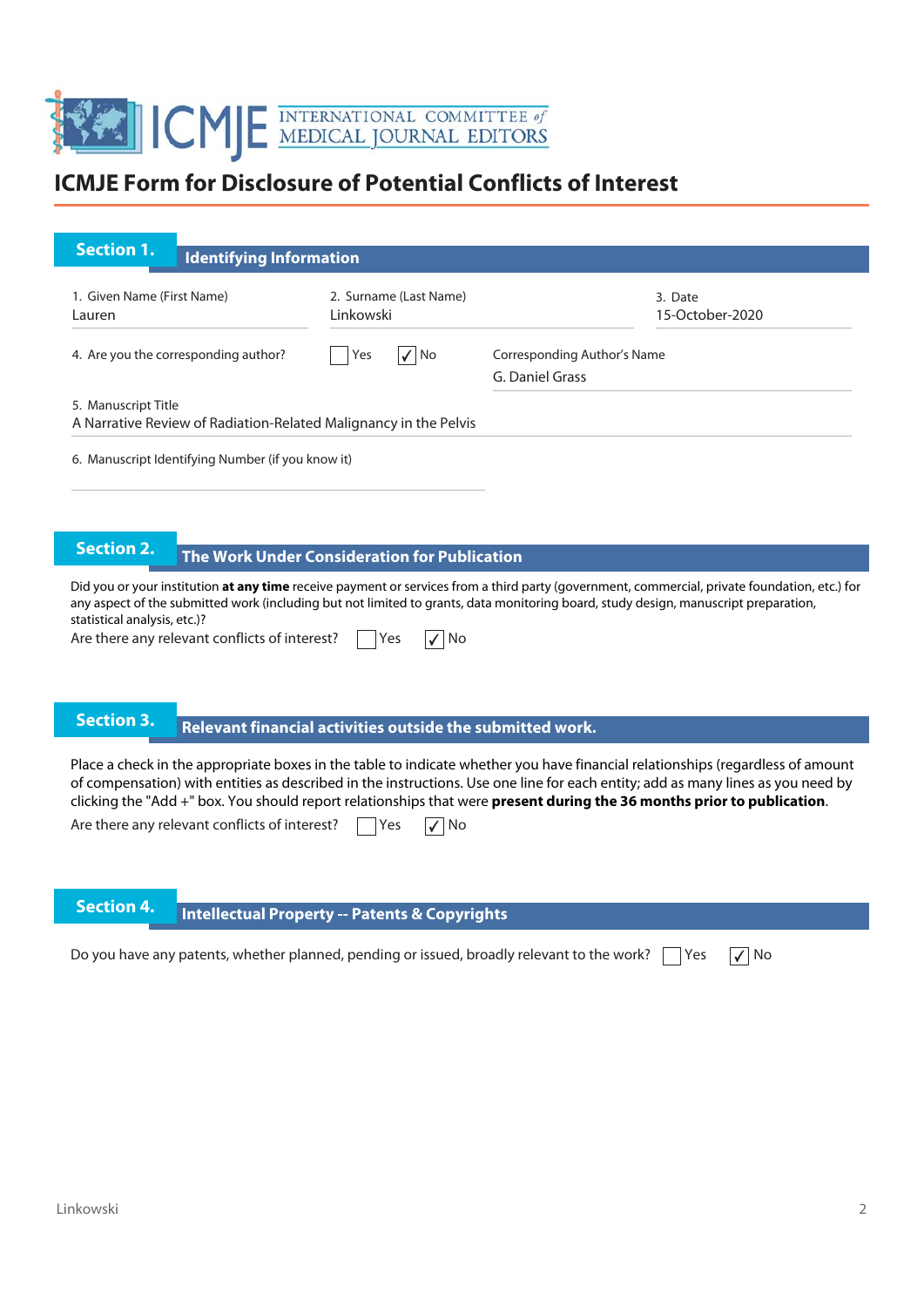

## **Section 5.** Relationships not covered above

Are there other relationships or activities that readers could perceive to have influenced, or that give the appearance of potentially influencing, what you wrote in the submitted work?

 $\Box$  Yes, the following relationships/conditions/circumstances are present (explain below):

 $\sqrt{\phantom{a}}$  No other relationships/conditions/circumstances that present a potential conflict of interest

At the time of manuscript acceptance, journals will ask authors to confirm and, if necessary, update their disclosure statements. On occasion, journals may ask authors to disclose further information about reported relationships.

## **Disclosure Statement Section 6.**

Based on the above disclosures, this form will automatically generate a disclosure statement, which will appear in the box below.

Dr. Linkowski has nothing to disclose.

### **Evaluation and Feedback**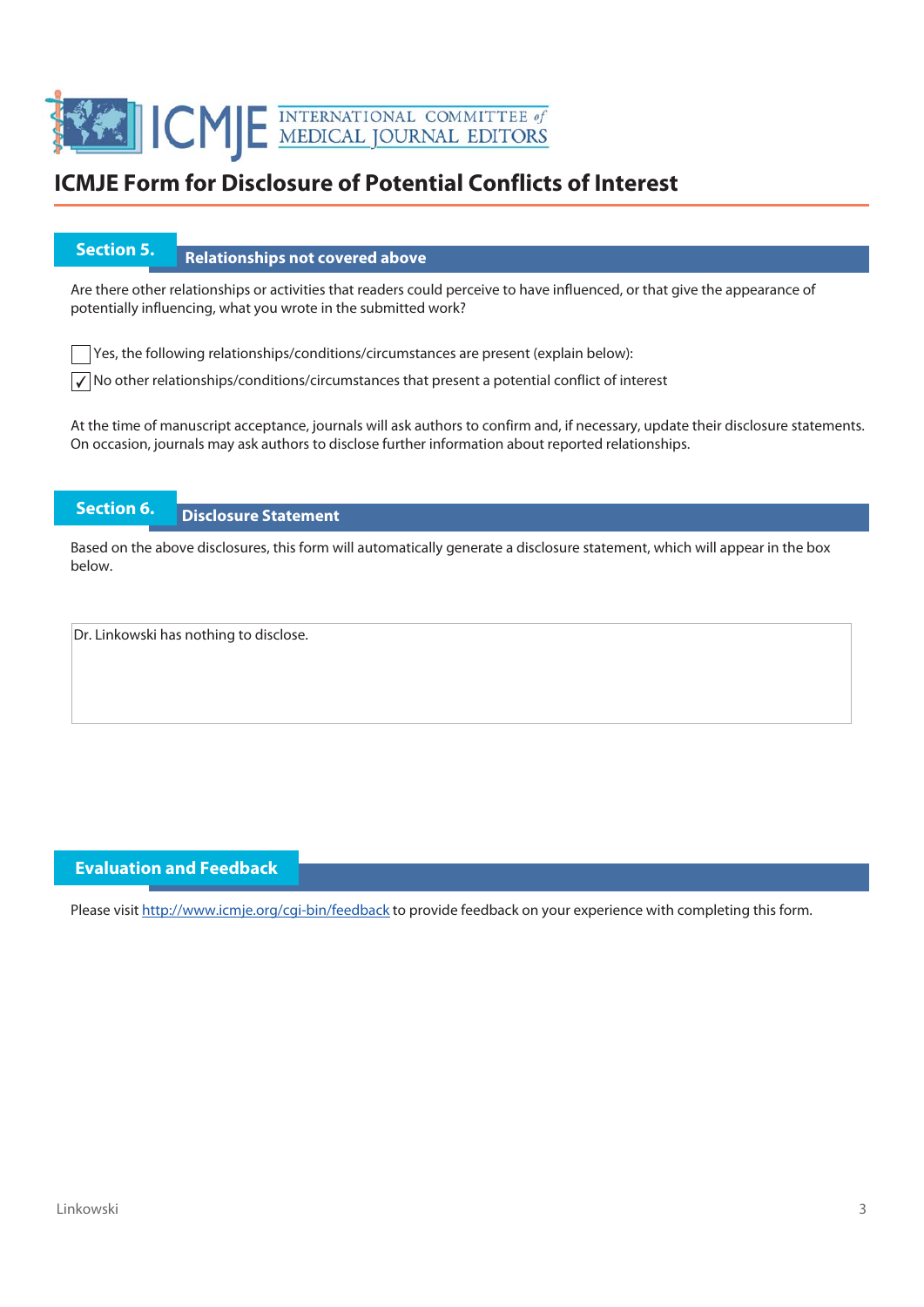

### **Instructions**

 l

> **The purpose of this form is to provide readers of your manuscript with information about your other interests that could influence how they receive and understand your work. The form is designed to be completed electronically and stored electronically. It contains programming that allows appropriate data display. Each author should submit a separate form and is responsible for the accuracy and completeness of the submitted information. The form is in six parts.**

#### **Identifying information. 1.**

#### **The work under consideration for publication. 2.**

This section asks for information about the work that you have submitted for publication. The time frame for this reporting is that of the work itself, from the initial conception and planning to the present. The requested information is about resources that you received, either directly or indirectly (via your institution), to enable you to complete the work. Checking "No" means that you did the work without receiving any financial support from any third party -- that is, the work was supported by funds from the same institution that pays your salary and that institution did not receive third-party funds with which to pay you. If you or your institution received funds from a third party to support the work, such as a government granting agency, charitable foundation or commercial sponsor, check "Yes".

#### **Relevant financial activities outside the submitted work. 3.**

This section asks about your financial relationships with entities in the bio-medical arena that could be perceived to influence, or that give the appearance of potentially influencing, what you wrote in the submitted work. You should disclose interactions with ANY entity that could be considered broadly relevant to the work. For example, if your article is about testing an epidermal growth factor receptor (EGFR) antagonist in lung cancer, you should report all associations with entities pursuing diagnostic or therapeutic strategies in cancer in general, not just in the area of EGFR or lung cancer.

Report all sources of revenue paid (or promised to be paid) directly to you or your institution on your behalf over the 36 months prior to submission of the work. This should include all monies from sources with relevance to the submitted work, not just monies from the entity that sponsored the research. Please note that your interactions with the work's sponsor that are outside the submitted work should also be listed here. If there is any question, it is usually better to disclose a relationship than not to do so.

 For grants you have received for work outside the submitted work, you should disclose support ONLY from entities that could be perceived to be affected financially by the published work, such as drug companies, or foundations supported by entities that could be perceived to have a financial stake in the outcome. Public funding sources, such as government agencies, charitable foundations or academic institutions, need not be disclosed. For example, if a government agency sponsored a study in which you have been involved and drugs were provided by a pharmaceutical company, you need only list the pharmaceutical company.

#### **Intellectual Property. 4.**

This section asks about patents and copyrights, whether pending, issued, licensed and/or receiving royalties.

#### **Relationships not covered above. 5.**

Use this section to report other relationships or activities that readers could perceive to have influenced, or that give the appearance of potentially influencing, what you wrote in the submitted work.

### **Definitions.**

**Entity:** government agency, foundation, commercial sponsor, academic institution, etc.

**Grant:** A grant from an entity, generally [but not always] paid to your organization

**Personal Fees:** Monies paid to you for services rendered, generally honoraria, royalties, or fees for consulting , lectures, speakers bureaus, expert testimony, employment, or other affiliations

**Non-Financial Support:** Examples include drugs/equipment supplied by the entity, travel paid by the entity, writing assistance, administrative support, etc**.**

**Other:** Anything not covered under the previous three boxes **Pending:** The patent has been filed but not issued **Issued:** The patent has been issued by the agency **Licensed:** The patent has been licensed to an entity, whether earning royalties or not **Royalties:** Funds are coming in to you or your institution due to your patent

Manley 1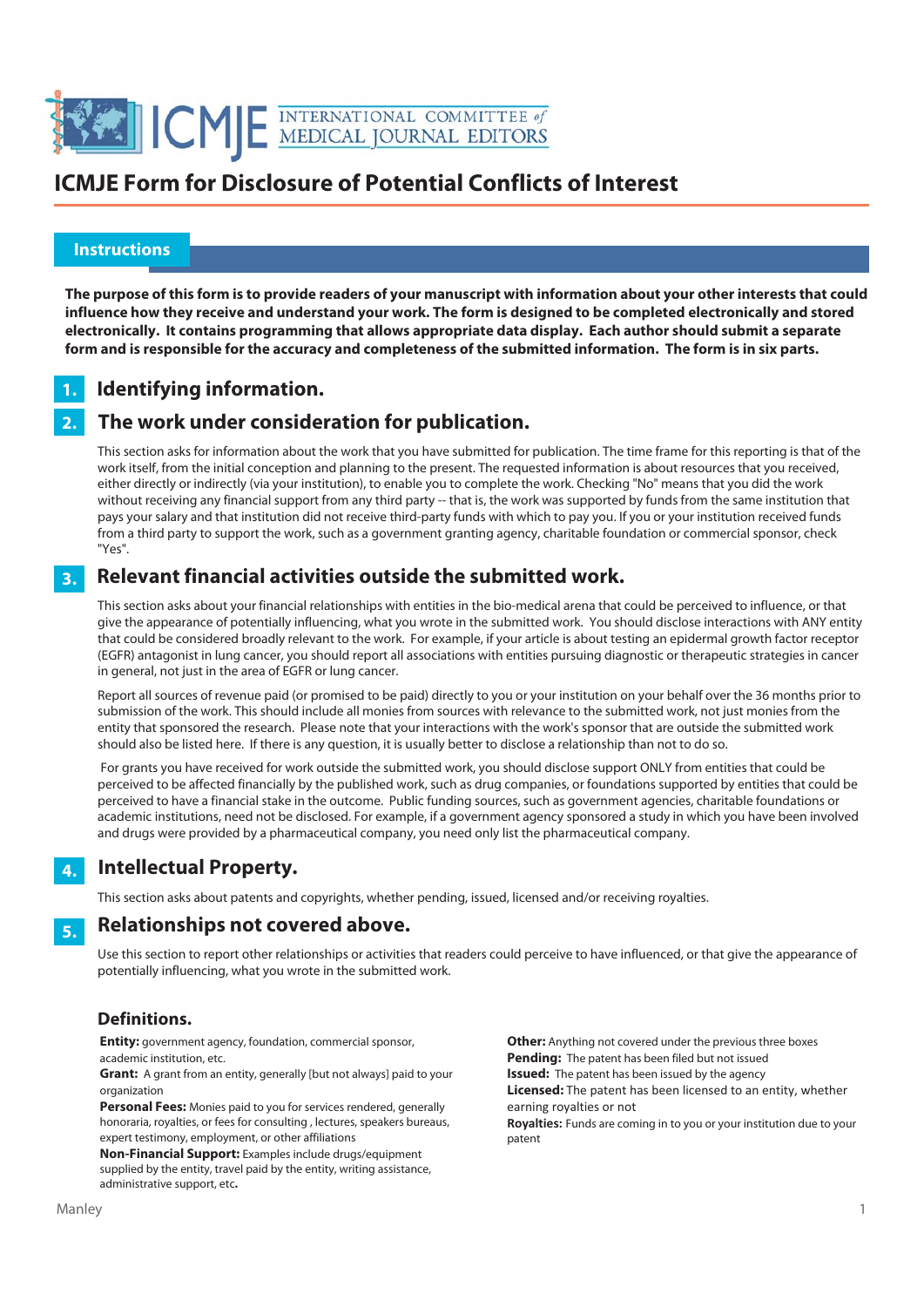

| <b>Section 1.</b>                                                                                                                                                                                                                                                                                                                                                                                                                                              | <b>Identifying Information</b>                                                             |                                  |    |  |                            |  |
|----------------------------------------------------------------------------------------------------------------------------------------------------------------------------------------------------------------------------------------------------------------------------------------------------------------------------------------------------------------------------------------------------------------------------------------------------------------|--------------------------------------------------------------------------------------------|----------------------------------|----|--|----------------------------|--|
| 1. Given Name (First Name)<br><b>Brandon</b>                                                                                                                                                                                                                                                                                                                                                                                                                   |                                                                                            | 2. Surname (Last Name)<br>Manley |    |  | 3. Date<br>15-October-2020 |  |
| 4. Are you the corresponding author?                                                                                                                                                                                                                                                                                                                                                                                                                           |                                                                                            | $\sqrt{\ }$ Yes                  | No |  |                            |  |
| 5. Manuscript Title<br>A Narrative Review of Radiation-Related Malignancy in the Pelvis                                                                                                                                                                                                                                                                                                                                                                        |                                                                                            |                                  |    |  |                            |  |
| 6. Manuscript Identifying Number (if you know it)                                                                                                                                                                                                                                                                                                                                                                                                              |                                                                                            |                                  |    |  |                            |  |
|                                                                                                                                                                                                                                                                                                                                                                                                                                                                |                                                                                            |                                  |    |  |                            |  |
| <b>Section 2.</b>                                                                                                                                                                                                                                                                                                                                                                                                                                              | <b>The Work Under Consideration for Publication</b>                                        |                                  |    |  |                            |  |
| Did you or your institution at any time receive payment or services from a third party (government, commercial, private foundation, etc.) for<br>any aspect of the submitted work (including but not limited to grants, data monitoring board, study design, manuscript preparation,<br>statistical analysis, etc.)?<br>Are there any relevant conflicts of interest?<br>No<br>Yes<br>$\sqrt{ }$                                                               |                                                                                            |                                  |    |  |                            |  |
| <b>Section 3.</b>                                                                                                                                                                                                                                                                                                                                                                                                                                              | Relevant financial activities outside the submitted work.                                  |                                  |    |  |                            |  |
| Place a check in the appropriate boxes in the table to indicate whether you have financial relationships (regardless of amount<br>of compensation) with entities as described in the instructions. Use one line for each entity; add as many lines as you need by<br>clicking the "Add +" box. You should report relationships that were present during the 36 months prior to publication.<br>Are there any relevant conflicts of interest?<br>No<br>Yes<br>✓ |                                                                                            |                                  |    |  |                            |  |
| <b>Section 4.</b>                                                                                                                                                                                                                                                                                                                                                                                                                                              | <b>Intellectual Property -- Patents &amp; Copyrights</b>                                   |                                  |    |  |                            |  |
|                                                                                                                                                                                                                                                                                                                                                                                                                                                                | Do you have any patents, whether planned, pending or issued, broadly relevant to the work? |                                  |    |  | Yes<br>No<br>$\checkmark$  |  |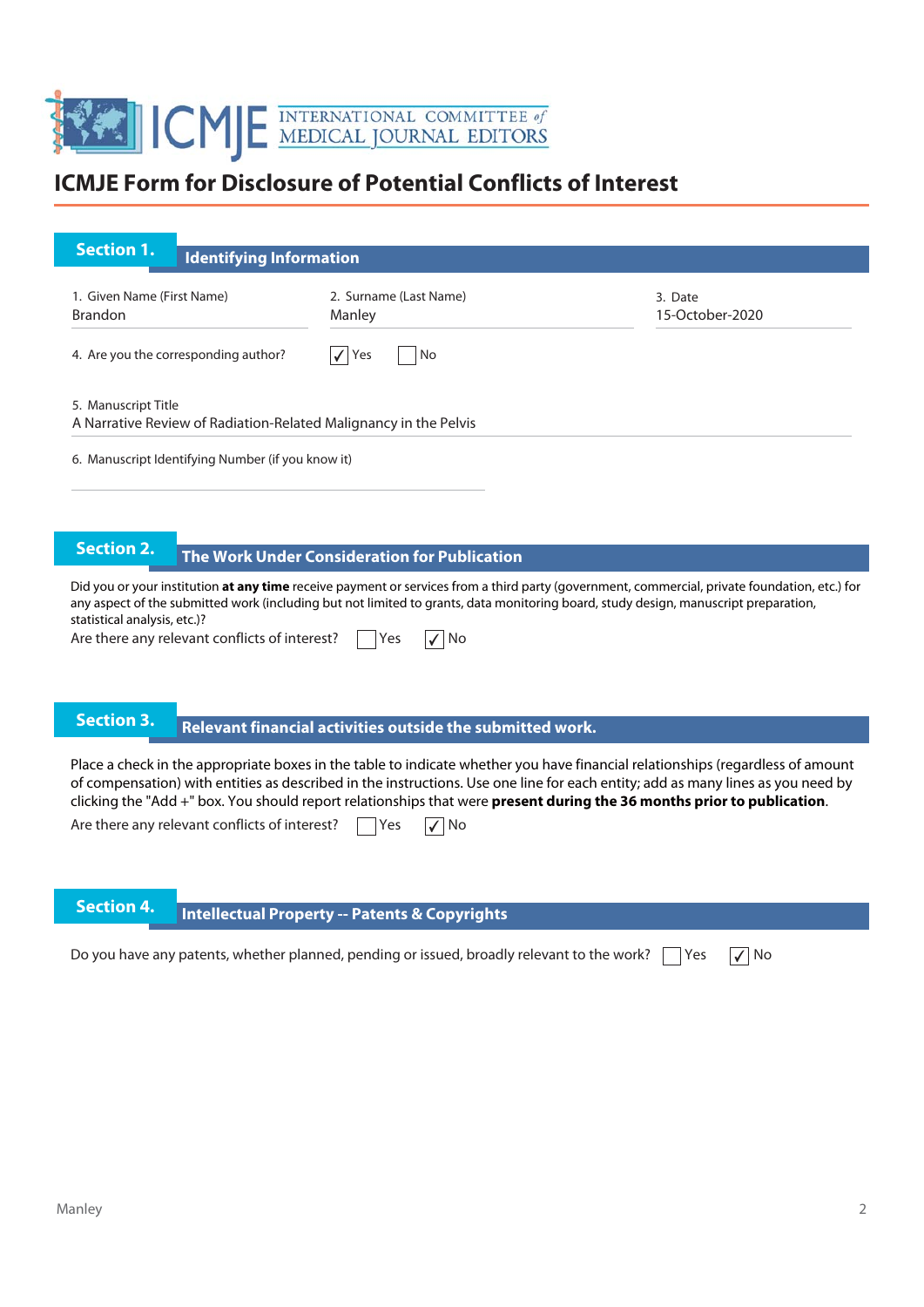

## **Section 5.** Relationships not covered above

Are there other relationships or activities that readers could perceive to have influenced, or that give the appearance of potentially influencing, what you wrote in the submitted work?

 $\Box$  Yes, the following relationships/conditions/circumstances are present (explain below):

 $\sqrt{\phantom{a}}$  No other relationships/conditions/circumstances that present a potential conflict of interest

At the time of manuscript acceptance, journals will ask authors to confirm and, if necessary, update their disclosure statements. On occasion, journals may ask authors to disclose further information about reported relationships.

## **Section 6. Disclosure Statement**

Based on the above disclosures, this form will automatically generate a disclosure statement, which will appear in the box below.

Dr. Manley has nothing to disclose.

### **Evaluation and Feedback**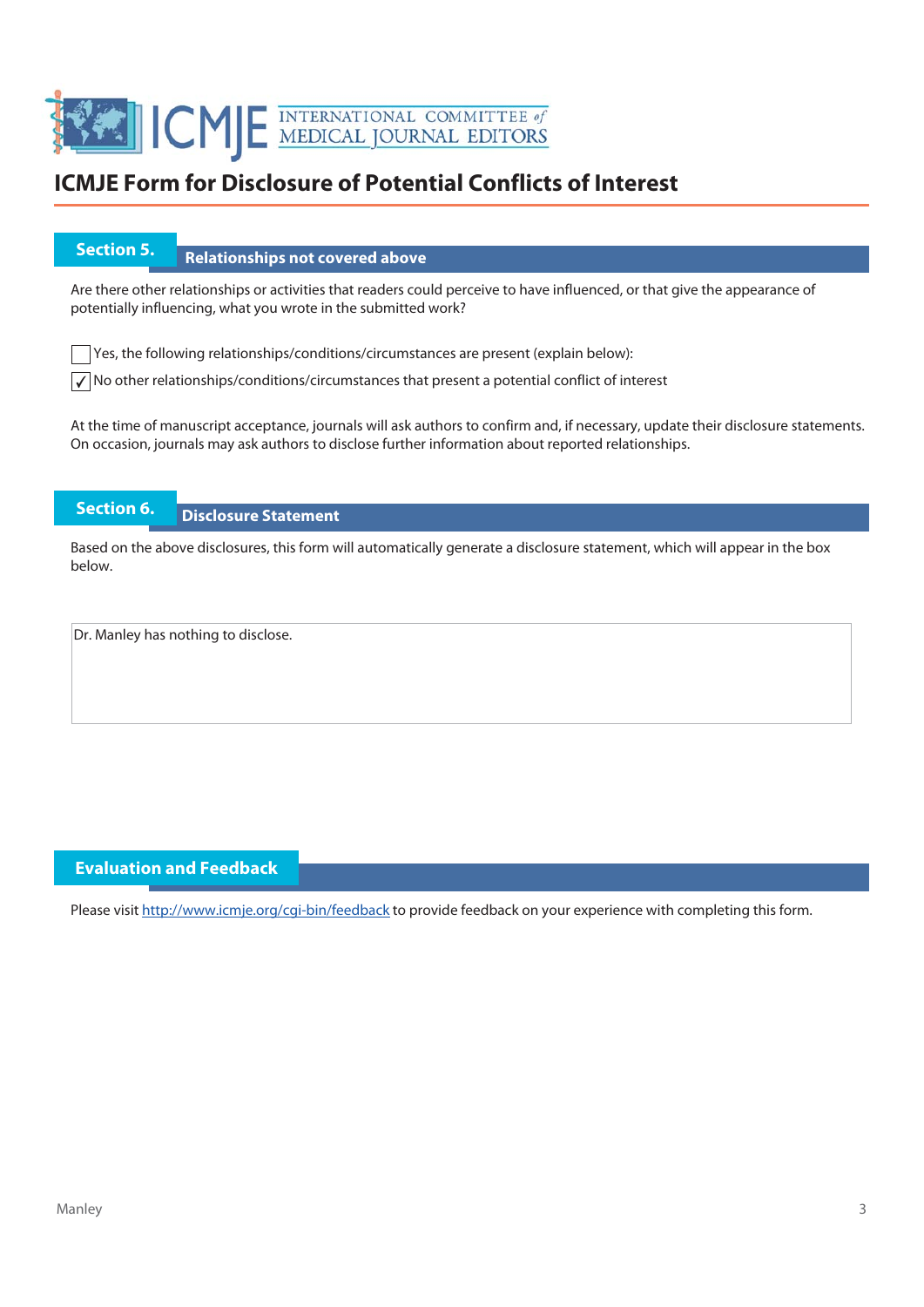

### **Instructions**

 l

> **The purpose of this form is to provide readers of your manuscript with information about your other interests that could influence how they receive and understand your work. The form is designed to be completed electronically and stored electronically. It contains programming that allows appropriate data display. Each author should submit a separate form and is responsible for the accuracy and completeness of the submitted information. The form is in six parts.**

#### **Identifying information. 1.**

#### **The work under consideration for publication. 2.**

This section asks for information about the work that you have submitted for publication. The time frame for this reporting is that of the work itself, from the initial conception and planning to the present. The requested information is about resources that you received, either directly or indirectly (via your institution), to enable you to complete the work. Checking "No" means that you did the work without receiving any financial support from any third party -- that is, the work was supported by funds from the same institution that pays your salary and that institution did not receive third-party funds with which to pay you. If you or your institution received funds from a third party to support the work, such as a government granting agency, charitable foundation or commercial sponsor, check "Yes".

#### **Relevant financial activities outside the submitted work. 3.**

This section asks about your financial relationships with entities in the bio-medical arena that could be perceived to influence, or that give the appearance of potentially influencing, what you wrote in the submitted work. You should disclose interactions with ANY entity that could be considered broadly relevant to the work. For example, if your article is about testing an epidermal growth factor receptor (EGFR) antagonist in lung cancer, you should report all associations with entities pursuing diagnostic or therapeutic strategies in cancer in general, not just in the area of EGFR or lung cancer.

Report all sources of revenue paid (or promised to be paid) directly to you or your institution on your behalf over the 36 months prior to submission of the work. This should include all monies from sources with relevance to the submitted work, not just monies from the entity that sponsored the research. Please note that your interactions with the work's sponsor that are outside the submitted work should also be listed here. If there is any question, it is usually better to disclose a relationship than not to do so.

 For grants you have received for work outside the submitted work, you should disclose support ONLY from entities that could be perceived to be affected financially by the published work, such as drug companies, or foundations supported by entities that could be perceived to have a financial stake in the outcome. Public funding sources, such as government agencies, charitable foundations or academic institutions, need not be disclosed. For example, if a government agency sponsored a study in which you have been involved and drugs were provided by a pharmaceutical company, you need only list the pharmaceutical company.

#### **Intellectual Property. 4.**

This section asks about patents and copyrights, whether pending, issued, licensed and/or receiving royalties.

#### **Relationships not covered above. 5.**

Use this section to report other relationships or activities that readers could perceive to have influenced, or that give the appearance of potentially influencing, what you wrote in the submitted work.

### **Definitions.**

**Entity:** government agency, foundation, commercial sponsor, academic institution, etc.

**Grant:** A grant from an entity, generally [but not always] paid to your organization

**Personal Fees:** Monies paid to you for services rendered, generally honoraria, royalties, or fees for consulting , lectures, speakers bureaus, expert testimony, employment, or other affiliations

**Non-Financial Support:** Examples include drugs/equipment supplied by the entity, travel paid by the entity, writing assistance, administrative support, etc**.**

**Other:** Anything not covered under the previous three boxes **Pending:** The patent has been filed but not issued **Issued:** The patent has been issued by the agency **Licensed:** The patent has been licensed to an entity, whether earning royalties or not **Royalties:** Funds are coming in to you or your institution due to your patent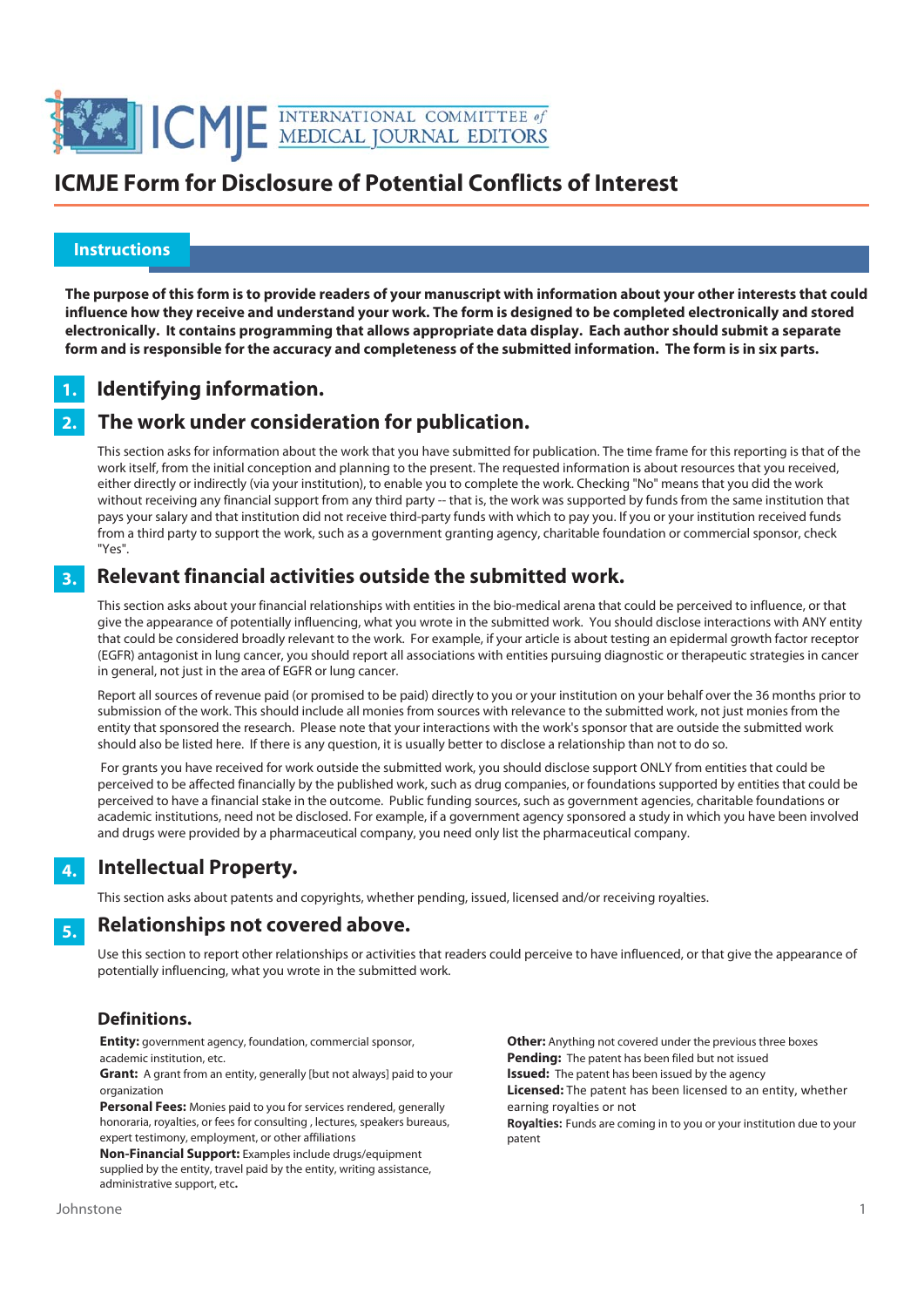

| <b>Section 1.</b><br><b>Identifying Information</b>                                                                                                                                                                                                                                                                                                                                          |                                                           |                                                                                                                                                                                                                                                                                                                                                                                             |  |  |  |  |  |
|----------------------------------------------------------------------------------------------------------------------------------------------------------------------------------------------------------------------------------------------------------------------------------------------------------------------------------------------------------------------------------------------|-----------------------------------------------------------|---------------------------------------------------------------------------------------------------------------------------------------------------------------------------------------------------------------------------------------------------------------------------------------------------------------------------------------------------------------------------------------------|--|--|--|--|--|
| 1. Given Name (First Name)<br>Peter                                                                                                                                                                                                                                                                                                                                                          | 2. Surname (Last Name)<br>Johnstone                       | 3. Date<br>15-October-2020                                                                                                                                                                                                                                                                                                                                                                  |  |  |  |  |  |
| 4. Are you the corresponding author?                                                                                                                                                                                                                                                                                                                                                         | $\checkmark$<br>No<br>Yes                                 | Corresponding Author's Name                                                                                                                                                                                                                                                                                                                                                                 |  |  |  |  |  |
| 5. Manuscript Title<br>A Narrative Review of Radiation-Related Malignancy in the Pelvis                                                                                                                                                                                                                                                                                                      |                                                           |                                                                                                                                                                                                                                                                                                                                                                                             |  |  |  |  |  |
| 6. Manuscript Identifying Number (if you know it)                                                                                                                                                                                                                                                                                                                                            |                                                           |                                                                                                                                                                                                                                                                                                                                                                                             |  |  |  |  |  |
|                                                                                                                                                                                                                                                                                                                                                                                              |                                                           |                                                                                                                                                                                                                                                                                                                                                                                             |  |  |  |  |  |
| <b>Section 2.</b>                                                                                                                                                                                                                                                                                                                                                                            | The Work Under Consideration for Publication              |                                                                                                                                                                                                                                                                                                                                                                                             |  |  |  |  |  |
| Did you or your institution at any time receive payment or services from a third party (government, commercial, private foundation, etc.) for<br>any aspect of the submitted work (including but not limited to grants, data monitoring board, study design, manuscript preparation,<br>statistical analysis, etc.)?<br>Are there any relevant conflicts of interest?<br>$\sqrt{ NQ}$<br>Yes |                                                           |                                                                                                                                                                                                                                                                                                                                                                                             |  |  |  |  |  |
| <b>Section 3.</b>                                                                                                                                                                                                                                                                                                                                                                            | Relevant financial activities outside the submitted work. |                                                                                                                                                                                                                                                                                                                                                                                             |  |  |  |  |  |
|                                                                                                                                                                                                                                                                                                                                                                                              |                                                           | Place a check in the appropriate boxes in the table to indicate whether you have financial relationships (regardless of amount<br>of compensation) with entities as described in the instructions. Use one line for each entity; add as many lines as you need by<br>clicking the "Add +" box. You should report relationships that were present during the 36 months prior to publication. |  |  |  |  |  |
| Are there any relevant conflicts of interest?                                                                                                                                                                                                                                                                                                                                                | Yes<br>No                                                 |                                                                                                                                                                                                                                                                                                                                                                                             |  |  |  |  |  |
| If yes, please fill out the appropriate information below.                                                                                                                                                                                                                                                                                                                                   |                                                           |                                                                                                                                                                                                                                                                                                                                                                                             |  |  |  |  |  |
| <b>Name of Entity</b>                                                                                                                                                                                                                                                                                                                                                                        | <b>Personal</b><br>Grant <sup>?</sup><br>Fees?            | <b>Non-Financial</b><br><b>Comments</b><br>Other:<br>Support:                                                                                                                                                                                                                                                                                                                               |  |  |  |  |  |
| <b>Huron Consulting</b>                                                                                                                                                                                                                                                                                                                                                                      | $\blacktriangledown$                                      |                                                                                                                                                                                                                                                                                                                                                                                             |  |  |  |  |  |
|                                                                                                                                                                                                                                                                                                                                                                                              |                                                           |                                                                                                                                                                                                                                                                                                                                                                                             |  |  |  |  |  |
| <b>Section 4.</b>                                                                                                                                                                                                                                                                                                                                                                            | <b>Intellectual Property -- Patents &amp; Copyrights</b>  |                                                                                                                                                                                                                                                                                                                                                                                             |  |  |  |  |  |

Do you have any patents, whether planned, pending or issued, broadly relevant to the work?  $\Box$  Yes  $\Box$  No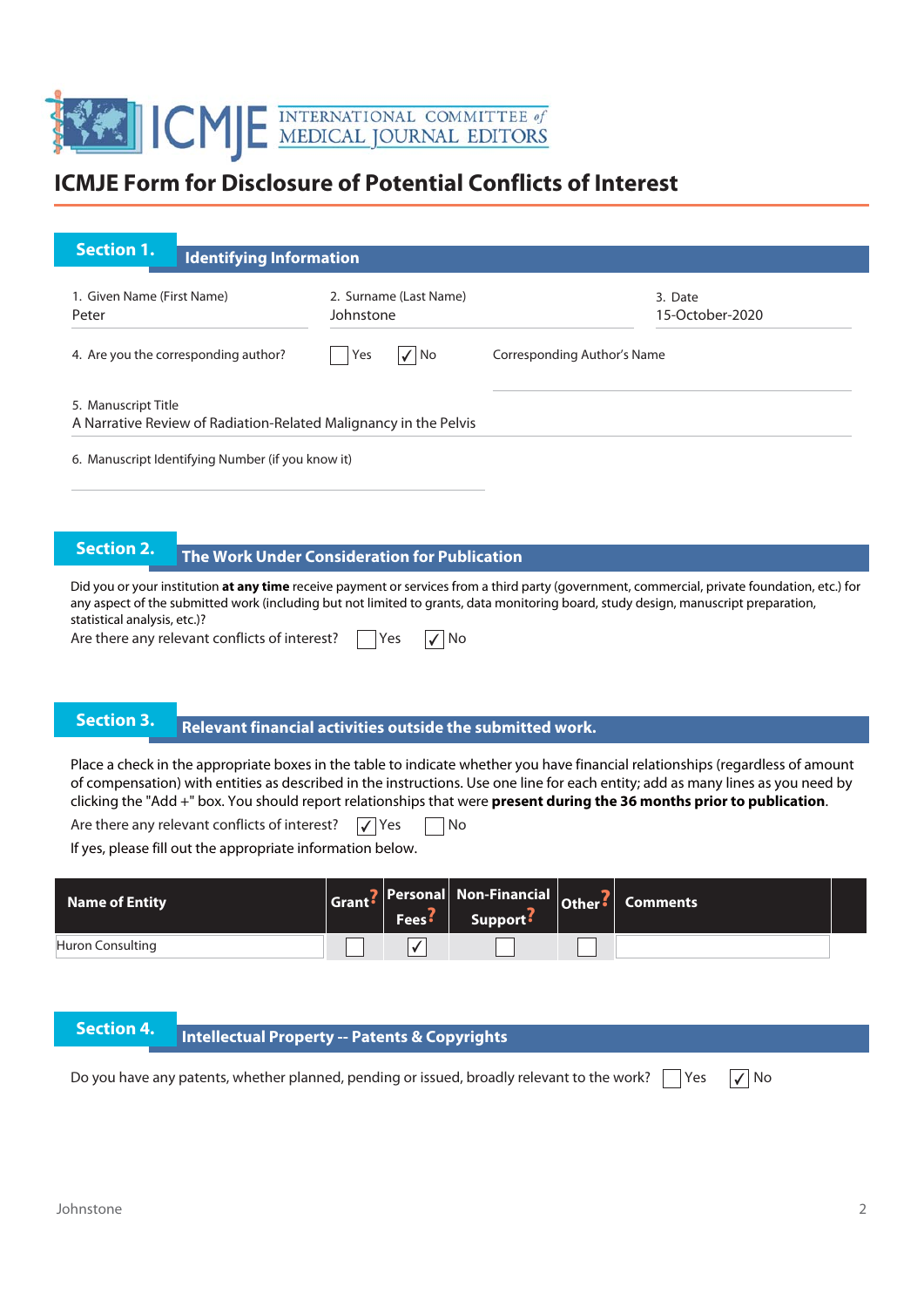

## **Section 5.** Relationships not covered above

Are there other relationships or activities that readers could perceive to have influenced, or that give the appearance of potentially influencing, what you wrote in the submitted work?

 $\Box$  Yes, the following relationships/conditions/circumstances are present (explain below):

 $\sqrt{\phantom{a}}$  No other relationships/conditions/circumstances that present a potential conflict of interest

At the time of manuscript acceptance, journals will ask authors to confirm and, if necessary, update their disclosure statements. On occasion, journals may ask authors to disclose further information about reported relationships.

## **Section 6. Disclosure Statement**

Based on the above disclosures, this form will automatically generate a disclosure statement, which will appear in the box below.

Dr. Johnstone reports personal fees from Huron Consulting, outside the submitted work; .

### **Evaluation and Feedback**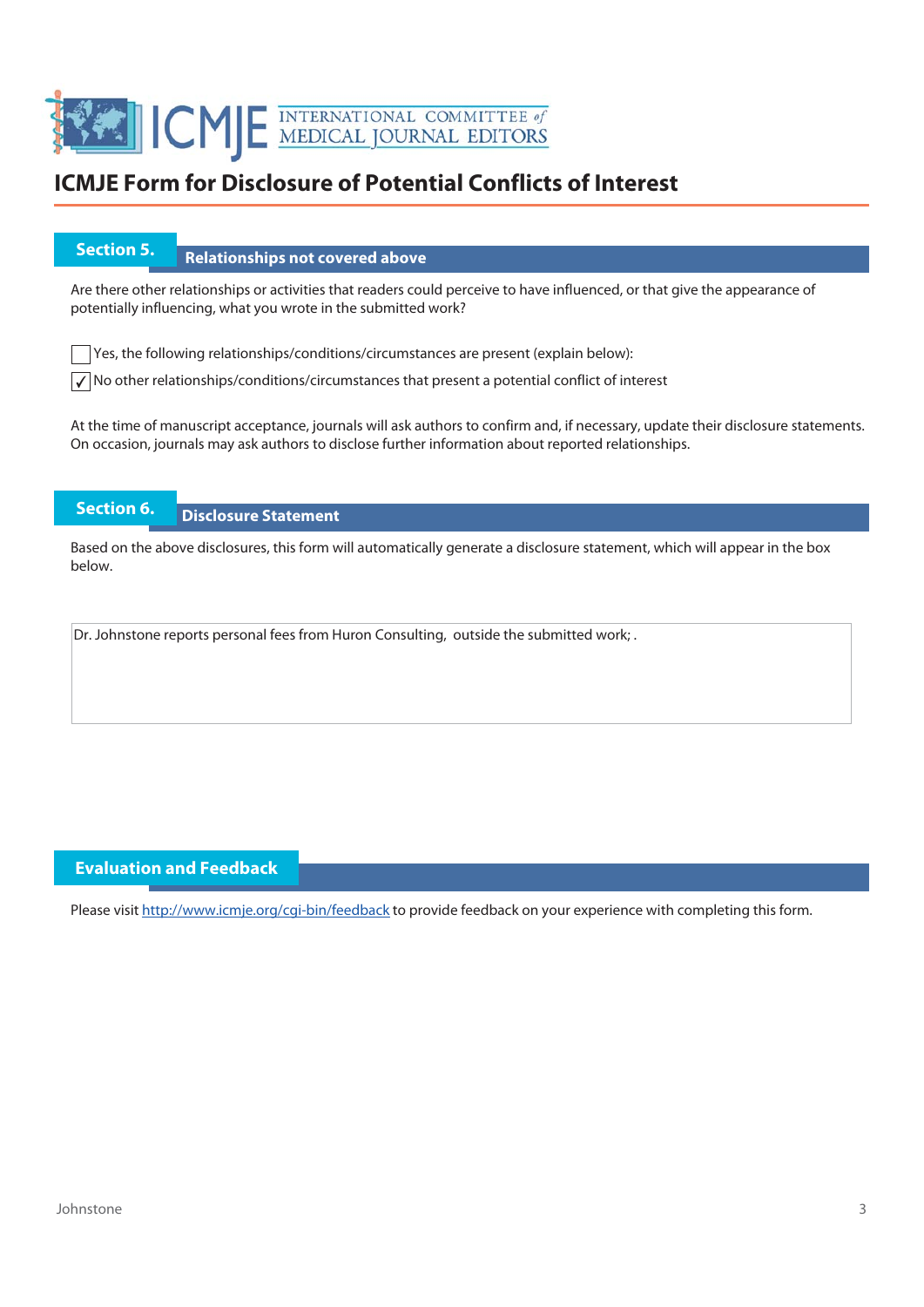

### **Instructions**

 l

> **The purpose of this form is to provide readers of your manuscript with information about your other interests that could influence how they receive and understand your work. The form is designed to be completed electronically and stored electronically. It contains programming that allows appropriate data display. Each author should submit a separate form and is responsible for the accuracy and completeness of the submitted information. The form is in six parts.**

#### **Identifying information. 1.**

#### **The work under consideration for publication. 2.**

This section asks for information about the work that you have submitted for publication. The time frame for this reporting is that of the work itself, from the initial conception and planning to the present. The requested information is about resources that you received, either directly or indirectly (via your institution), to enable you to complete the work. Checking "No" means that you did the work without receiving any financial support from any third party -- that is, the work was supported by funds from the same institution that pays your salary and that institution did not receive third-party funds with which to pay you. If you or your institution received funds from a third party to support the work, such as a government granting agency, charitable foundation or commercial sponsor, check "Yes".

#### **Relevant financial activities outside the submitted work. 3.**

This section asks about your financial relationships with entities in the bio-medical arena that could be perceived to influence, or that give the appearance of potentially influencing, what you wrote in the submitted work. You should disclose interactions with ANY entity that could be considered broadly relevant to the work. For example, if your article is about testing an epidermal growth factor receptor (EGFR) antagonist in lung cancer, you should report all associations with entities pursuing diagnostic or therapeutic strategies in cancer in general, not just in the area of EGFR or lung cancer.

Report all sources of revenue paid (or promised to be paid) directly to you or your institution on your behalf over the 36 months prior to submission of the work. This should include all monies from sources with relevance to the submitted work, not just monies from the entity that sponsored the research. Please note that your interactions with the work's sponsor that are outside the submitted work should also be listed here. If there is any question, it is usually better to disclose a relationship than not to do so.

 For grants you have received for work outside the submitted work, you should disclose support ONLY from entities that could be perceived to be affected financially by the published work, such as drug companies, or foundations supported by entities that could be perceived to have a financial stake in the outcome. Public funding sources, such as government agencies, charitable foundations or academic institutions, need not be disclosed. For example, if a government agency sponsored a study in which you have been involved and drugs were provided by a pharmaceutical company, you need only list the pharmaceutical company.

#### **Intellectual Property. 4.**

This section asks about patents and copyrights, whether pending, issued, licensed and/or receiving royalties.

#### **Relationships not covered above. 5.**

Use this section to report other relationships or activities that readers could perceive to have influenced, or that give the appearance of potentially influencing, what you wrote in the submitted work.

### **Definitions.**

**Entity:** government agency, foundation, commercial sponsor, academic institution, etc.

**Grant:** A grant from an entity, generally [but not always] paid to your organization

**Personal Fees:** Monies paid to you for services rendered, generally honoraria, royalties, or fees for consulting , lectures, speakers bureaus, expert testimony, employment, or other affiliations

**Non-Financial Support:** Examples include drugs/equipment supplied by the entity, travel paid by the entity, writing assistance, administrative support, etc**.**

**Other:** Anything not covered under the previous three boxes **Pending:** The patent has been filed but not issued **Issued:** The patent has been issued by the agency **Licensed:** The patent has been licensed to an entity, whether earning royalties or not **Royalties:** Funds are coming in to you or your institution due to your patent

Grass 1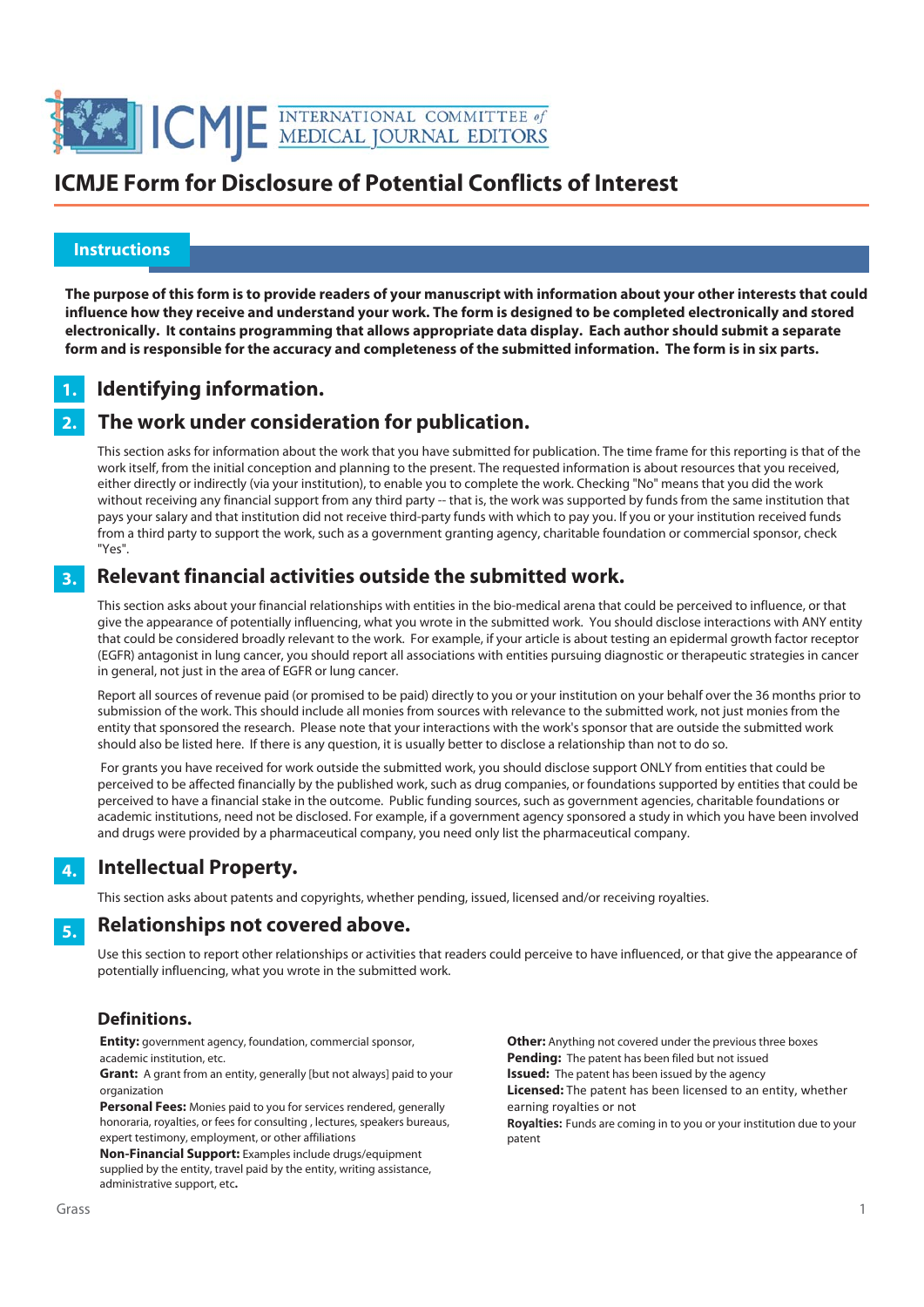

| <b>Section 1.</b>                                                                                                                                                                                                                                                                                                                                                                                                                                         | <b>Identifying Information</b>                                                             |                                 |    |                            |                           |  |  |
|-----------------------------------------------------------------------------------------------------------------------------------------------------------------------------------------------------------------------------------------------------------------------------------------------------------------------------------------------------------------------------------------------------------------------------------------------------------|--------------------------------------------------------------------------------------------|---------------------------------|----|----------------------------|---------------------------|--|--|
| 1. Given Name (First Name)<br>George                                                                                                                                                                                                                                                                                                                                                                                                                      |                                                                                            | 2. Surname (Last Name)<br>Grass |    | 3. Date<br>15-October-2020 |                           |  |  |
| 4. Are you the corresponding author?                                                                                                                                                                                                                                                                                                                                                                                                                      |                                                                                            | $\sqrt{Y}$                      | No |                            |                           |  |  |
| 5. Manuscript Title<br>A Narrative Review of Radiation-Related Malignancy in the Pelvis                                                                                                                                                                                                                                                                                                                                                                   |                                                                                            |                                 |    |                            |                           |  |  |
| 6. Manuscript Identifying Number (if you know it)                                                                                                                                                                                                                                                                                                                                                                                                         |                                                                                            |                                 |    |                            |                           |  |  |
|                                                                                                                                                                                                                                                                                                                                                                                                                                                           |                                                                                            |                                 |    |                            |                           |  |  |
| <b>Section 2.</b>                                                                                                                                                                                                                                                                                                                                                                                                                                         |                                                                                            |                                 |    |                            |                           |  |  |
| The Work Under Consideration for Publication<br>Did you or your institution at any time receive payment or services from a third party (government, commercial, private foundation, etc.) for<br>any aspect of the submitted work (including but not limited to grants, data monitoring board, study design, manuscript preparation,<br>statistical analysis, etc.)?<br>Are there any relevant conflicts of interest?<br>No<br>Yes                        |                                                                                            |                                 |    |                            |                           |  |  |
| <b>Section 3.</b>                                                                                                                                                                                                                                                                                                                                                                                                                                         | Relevant financial activities outside the submitted work.                                  |                                 |    |                            |                           |  |  |
| Place a check in the appropriate boxes in the table to indicate whether you have financial relationships (regardless of amount<br>of compensation) with entities as described in the instructions. Use one line for each entity; add as many lines as you need by<br>clicking the "Add +" box. You should report relationships that were present during the 36 months prior to publication.<br>Are there any relevant conflicts of interest?<br>No<br>Yes |                                                                                            |                                 |    |                            |                           |  |  |
| <b>Section 4.</b>                                                                                                                                                                                                                                                                                                                                                                                                                                         | <b>Intellectual Property -- Patents &amp; Copyrights</b>                                   |                                 |    |                            |                           |  |  |
|                                                                                                                                                                                                                                                                                                                                                                                                                                                           | Do you have any patents, whether planned, pending or issued, broadly relevant to the work? |                                 |    |                            | Yes<br>$\checkmark$<br>No |  |  |